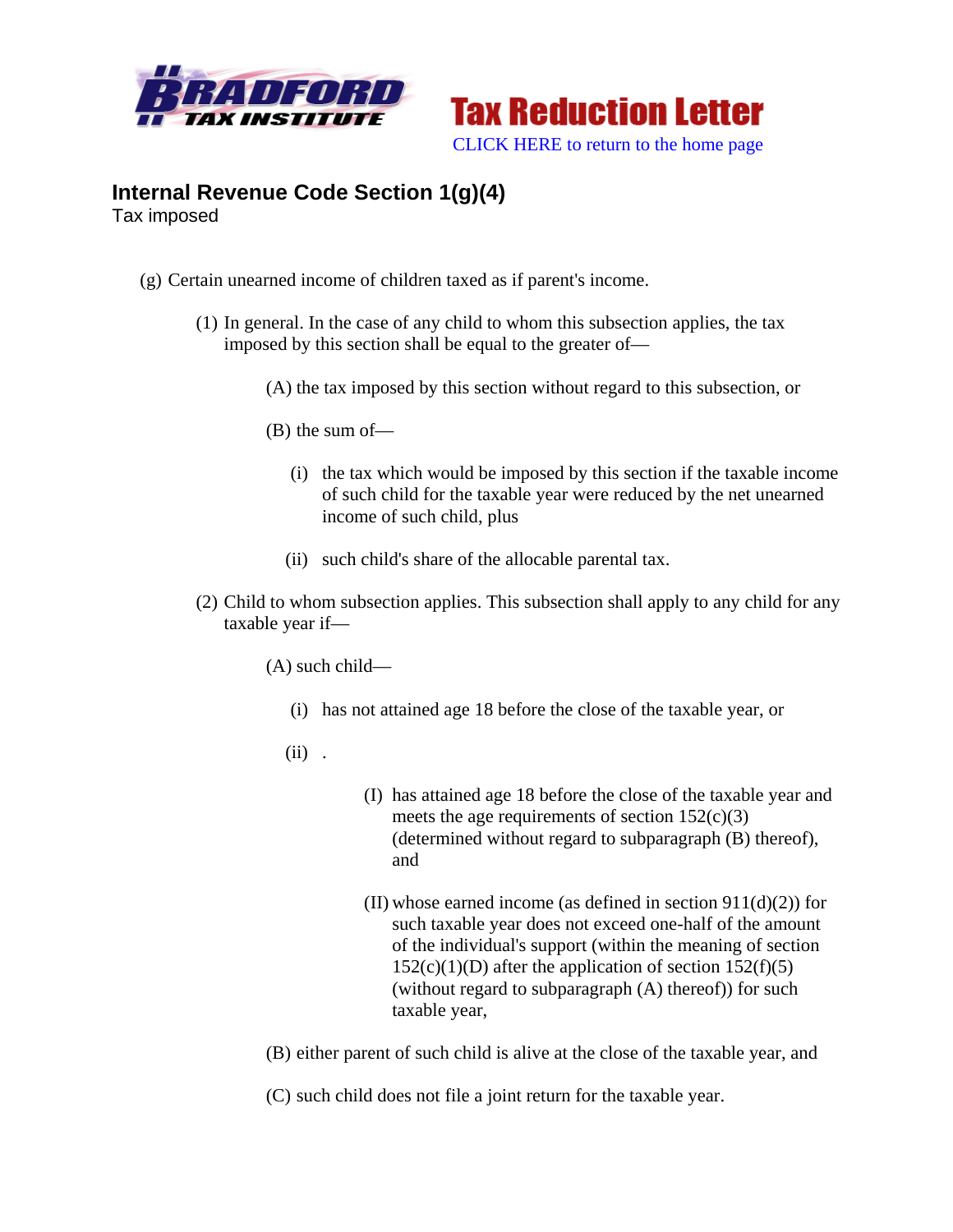(3) Allocable parental tax. For purposes of this subsection—

(A) In general. The term "allocable parental tax" means the excess of—

- (i) the tax which would be imposed by this section on the parent's taxable income if such income included the net unearned income of all children of the parent to whom this subsection applies, over
- (ii) the tax imposed by this section on the parent without regard to this subsection.

For purposes of clause (i), net unearned income of all children of the parent shall not be taken into account in computing any exclusion, deduction, or credit of the parent.

- (B) Child's share. A child's share of any allocable parental tax of a parent shall be equal to an amount which bears the same ratio to the total allocable parental tax as the child's net unearned income bears to the aggregate net unearned income of all children of such parent to whom this subsection applies.
- (C) Special rule where parent has different taxable year. Except as provided in regulations, if the parent does not have the same taxable year as the child, the allocable parental tax shall be determined on the basis of the taxable year of the parent ending in the child's taxable year.
- (4) Net unearned income. For purposes of this subsection—
	- (A) In general. The term "net unearned income" means the excess of—
		- (i) the portion of the adjusted gross income for the taxable year which is not attributable to earned income (as defined in section 911(d)(2)), over
		- (ii) the sum of—
			- (I) the amount in effect for the taxable year under section  $63(c)(5)(A)$  (relating to limitation on standard deduction in the case of certain dependents), plus
			- (II) the greater of the amount described in subclause (I) or, if the child itemizes his deductions for the taxable year, the amount of the itemized deductions allowed by this chapter for the taxable year which are directly connected with the production of the portion of adjusted gross income referred to in clause (i).